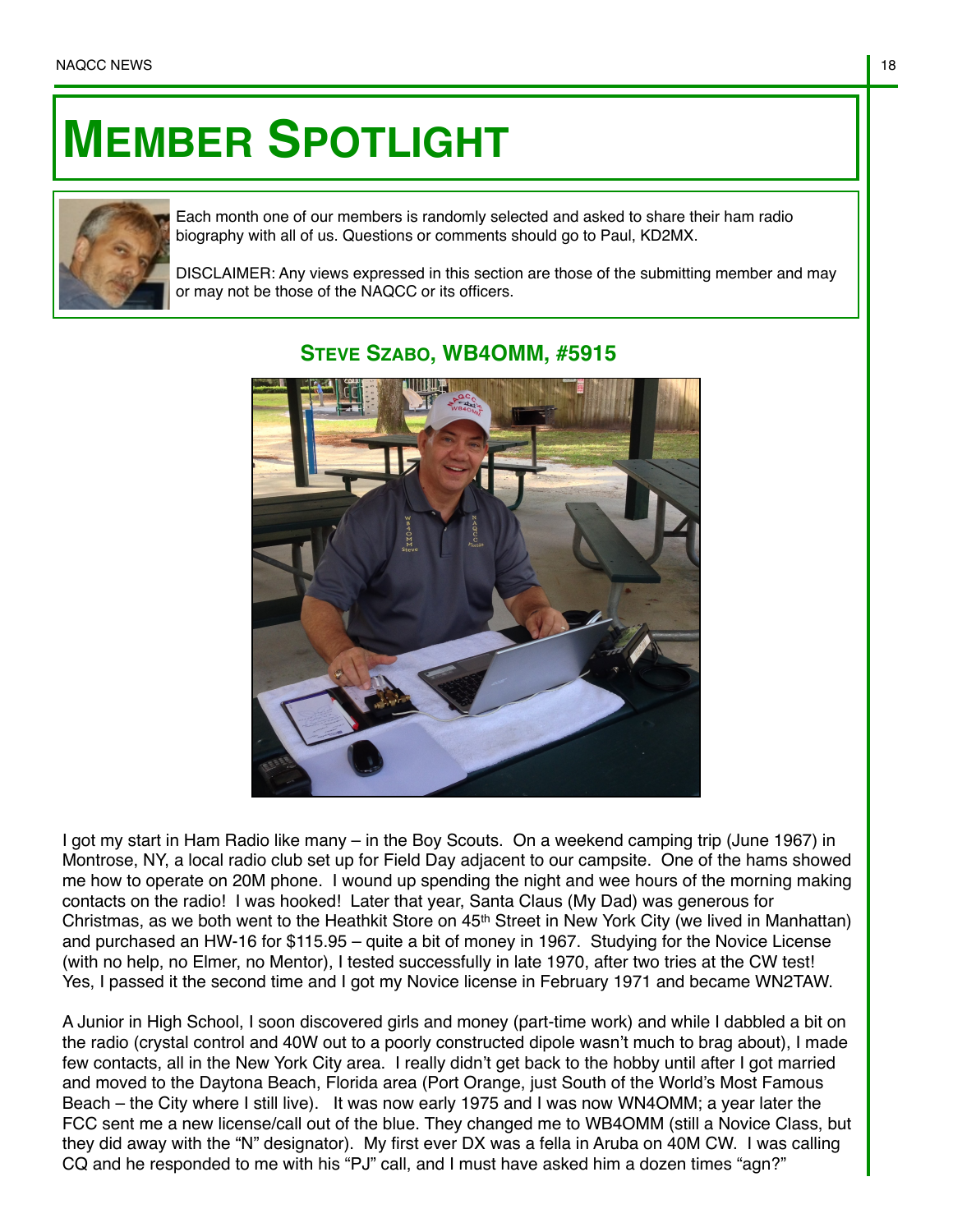because I couldn't figure out the "screwy" call. I finally realized he was DX. I have no idea who it was, as the log I had with all of maybe 20 or so QSOs from my NYC and initial FL contacts through the end of 1975 got lost.

A divorce in 1976 would sideline me for a few years until 1979 when I bought my first house. I was still using the HW-16 (now with the HG-10B VFO). Propagation was great at the time, and I loved working 15M DX on CW (novice license, remember?). Purchasing a Heathkit HW-8 in 1979 got me into QRP. (No, I don't have that radio anymore – but wish I did!). I got remarried in 1980 and bought another house in 1981. I went from the HW-16, to a Heathkit HW-100; then a Yaesu FT-101EE, and a later, a Kenwood TS-520S. All the "usual toys" of a '70s era ham!

Kids and lots of overtime sidelined me again until 1986. Then I got involved with a vengeance! I started working the Novice bands regularly, getting Worked All States on CW in 1987 with the HW-16 and a 4BTV vertical antenna (talk about doing it the hard way). Then came the TS-520S, a tower and beam, and a Commodore 64 computer! I started contesting in 1987 and still love it today (the NAQCC Sprints are my favorite ham activity!!). There's a photo of my "computer assisted" station for the CQWW Phone Contest in the Contest Report of the CQWW in CQ Magazine in 1989 – the TS-520S, the Commodore 64 and CT Contest Logging Software – contained in the caption was the phrase, "the future of contesting". Boy, were they right!

I finally upgraded to General in 1990 (yep – 19 years with a Novice License!). I purchased a new Yaesu FT-767GX, and now had a HP 8088 (IBM Clone) Computer. Wow! I was big time that year!

Now in my fourth home, I have "The Dog House" – a 12x14 shed in the backyard as my "Ham Shack" my XYL's idea! Really!! It is all about ham radio. With the exception of Satellite (I have the antenna, and I'm now trying to make a QSO), I have pretty much worked all the modes and bands available – but I like QRP-CW the best. My home station is a Yaesu FT-2000 with all the toys, but I regularly use my Elecraft KX-3 for contests. I also have lots of "home built" kits for QRP and QRPp.

Over the years, I have been fortunate to get all of the "usual" awards (5BWAS, 5BDXCC, etc…..). I stand at 326 on the DXCC list and have many contest certificates and plaques for my finishes. My proudest – I broke the World Record in 2014 for 20M QRP Unassisted in the CQWW RTTY Contest (I still hold the US Record for that one), and still the 20M North American/US Record for 20M QRP Assisted SSB the same year. Not quite CW….but still QRP! I have lots of "top Ten" finishes and Zone/ Division/Section Contest Awards. I've been lucky enough to finish 1st in my area/category in NAQCC Sprints a few times.

The QRP CW bug got really big when I started doing the "Parkpeditions" with a few other local folks some years back – the NAQCC Florida Chapter. I have lots of fun doing this every month, and over the years have made some great "friends" on the air! I finally got to eyeball some at Dayton a few years ago (W4KRN, K4BAI, WA2JSG, N2EI - just off the top of my head – and many, many others). I particularly like to send out "custom" QSLs for some of our outings. The Parkpedtions remain my favorite "outdoor activity". I look forward to each and every one of them! My NAQCC-FL Chapter folks are the best! Every outing is an adventure!

I'm currently the NFL Section Manager for the ARRL  $(2^{nd}$  term); an Official Observer and Volunteer Examiner, and I belong to: NAQCC, SKCC, the Flying Pigs, QCWA (Life Member), OMISS, PODXS, The Rag Chewers Club, the Old Timers Club, The Wouff Hong Society and so many other "clubs" – but I enjoy NAQCC the most. I guess the fun of CW, the thrill of QRP sometimes using stuff I built has some "magic" in it for me (I am still amazed at what QRP CW can do!) - and the great folks and activities in NAQCC are additional reasons why it is my favorite Club and on-air activities. People are everything!

I'm also blessed to have an understanding "radio-proof" XYL. I'm a "semi-retired" Police Captain for the